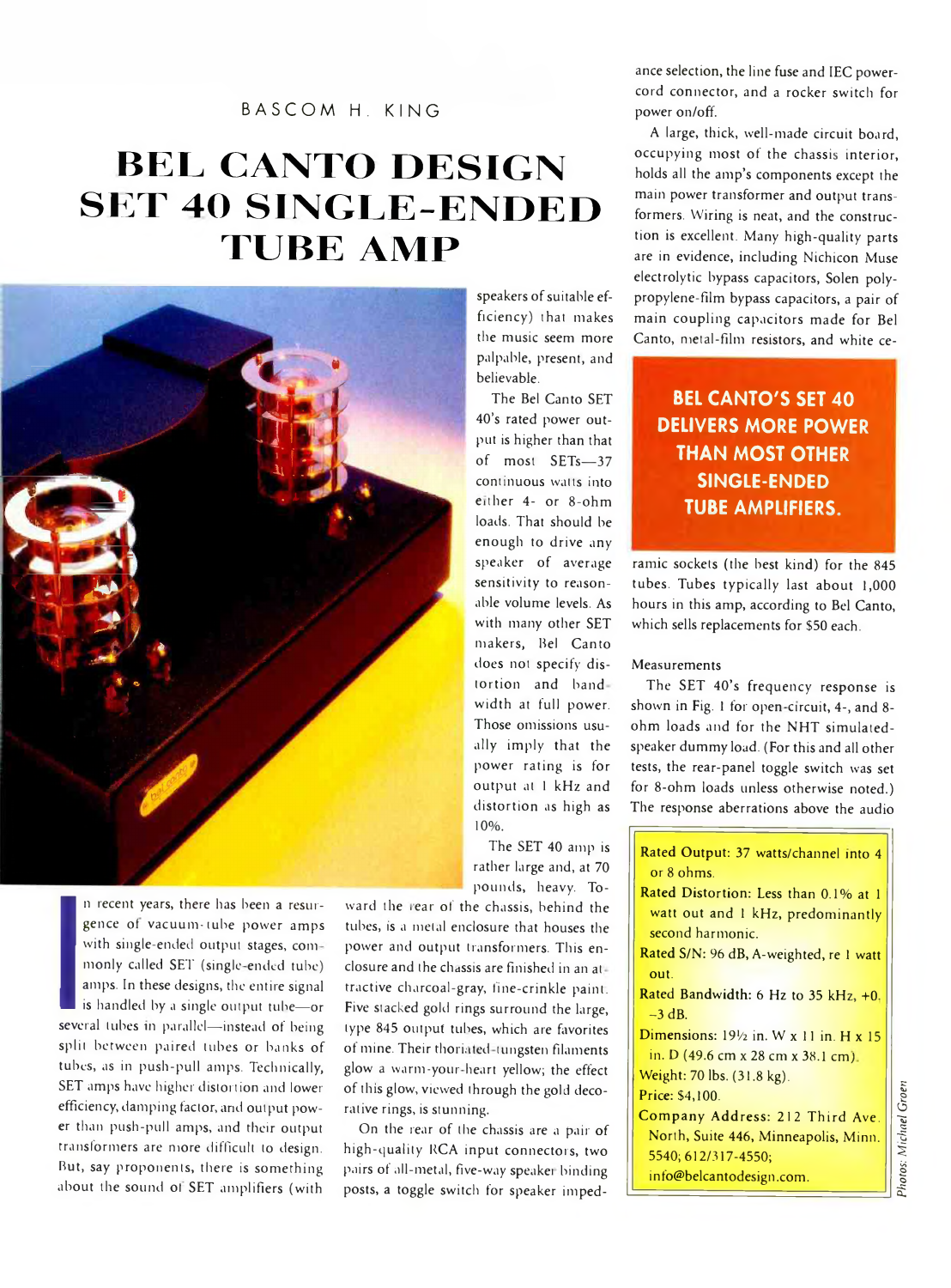

**Fig. 1— Frequency response as a function of loading with 8-ohm output setting.**



**Fig. 2— Square-wave response for 10 kHz into 8 ohms (top), 10 kHz into 8 ohms paralleled by 2 pF (middle), and 40 Hz into 8 ohms (bottom).**



**Fig. 3—THD + N at 1 kHz and SMPTE-IM distortion vs. power output, with 8-ohm ouput setting.**

range are caused by the output transformers; it is notoriously difficult to make good ones for SET amps. From these curves, I deduced that the output impedance was

about 2.8 ohms, which could cause audible response aberrations, such as those seen in the curve for the dummy load, with many speakers. The high-frequency aberrations in the 8-ohm frequency response curve also affect the amplifier's square-wave performance (Fig. 2), causing the irregularities in the trace for a 10-kHz square wave into 8 ohms. The trace made with a 2 microfarad capacitor added to the load looks smoother, because the capacitor narrows the bandwidth, rolling off some upper frequencies. The 40-Hz trace has more tilt than you get from most modern pushpull tube amps, likely caused by the output transformers' low-frequency rolloff. Rise and fall times for an output of +5 volts into 8-ohm loads were about 11 microseconds.

A graph of distortion versus power output for various loads (Fig. 3) bears out my conjecture that the SET 40's rated power into 8 ohms is reached at 1 kHz with about 10% distortion. The output transformers' turns ratio and the load consequently reflected to the output tubes clearly make distortion lowest with loads that match the output impedance setting. Using 4- or 16-ohm loads on the 8 ohm tap does not appreciably change output power but does raise distortion. Overall, the Bel Canto's load tolerance is very good.

What's commendable about the curves for the SET 40's THD + N versus frequency at several power levels (Fig. 4) is that distortion doesn't rise very much at high frequencies, although there's a more noticeable distortion increase in the low bass. For further insight into the amp's distortion characteristics, I've plotted  $THD + N$ versus output for low bass frequencies (Fig. 5A) and for the treble range (Fig. 5B). In the bass, distortion decreases as frequency

increases until, by 60 Hz, the curve begins to look like the 1-kHz mid-frequency curve in Fig. 5B. This increase in distortion near the frequency extremes means that

### **Associated Equipment used**

Equipment used in the listening tests for this review consisted of;

- CD Equipment: PS Audio Lambda Two Special and modified Sonic Frontiers SFT-1 CD transports, Sony CDP-X77ES CD and Panasonic DVD-A310 DVD players, Genesis Technologies Digital Lens anti-jitter device, and Classe Audio DAC-1 and Sonic Frontiers Processor 3 D/A converters
- Phono Equipment: Kenwood KD-500 turntable, Infinity Black Widow arm, Win Research SMC-10 moving-coil cartridge, and Vendetta Research SCP-2C phono preamp
- Additional Signal Sources: Nakamichi ST-7 FM tuner, Nakamichi 1000 cassette deck, and Technics 1500 openreel recorder
- Preamplifiers: Sonic Frontiers Line-3, Dynaco PAS-2, and First Sound Reference II passive
- Amplifiers: Arnoux Seven-B stereo switching amplifier, Quicksilver Audio M135 mono tube amps, Audio Note Conqueror single-ended stereo tube amp, and Sumo Polaris stereo solidstate amp
- Loudspeakers: B&W 801 Matrix Series 3s used alone and as subwoofers with Dunlavy Audio Labs SC-III speakers, and Lowther PM5A drivers in modified Lowther Club Medallion II cabinets
- Cables: Digital interconnects, Illuminati DX-50 (AES/EBU balanced); analog interconnects, Tara Labs Master, Audio Note AN-Vx, and Music and Sound (unbalanced); speaker cables, Transparent Cable MusicWave Reference, Jena Labs Speakeasy Twin Three, and Madrigal Audio Laboratories HF2.5C

the available maximum power output at, say, 10% distortion decreases at very high or very low frequencies. Judging from Fig. 5 ,1 would say the SET 40 is good for about 30 watts from 30 or 40 Hz to 10 kHz, which covers most of the essential audio range.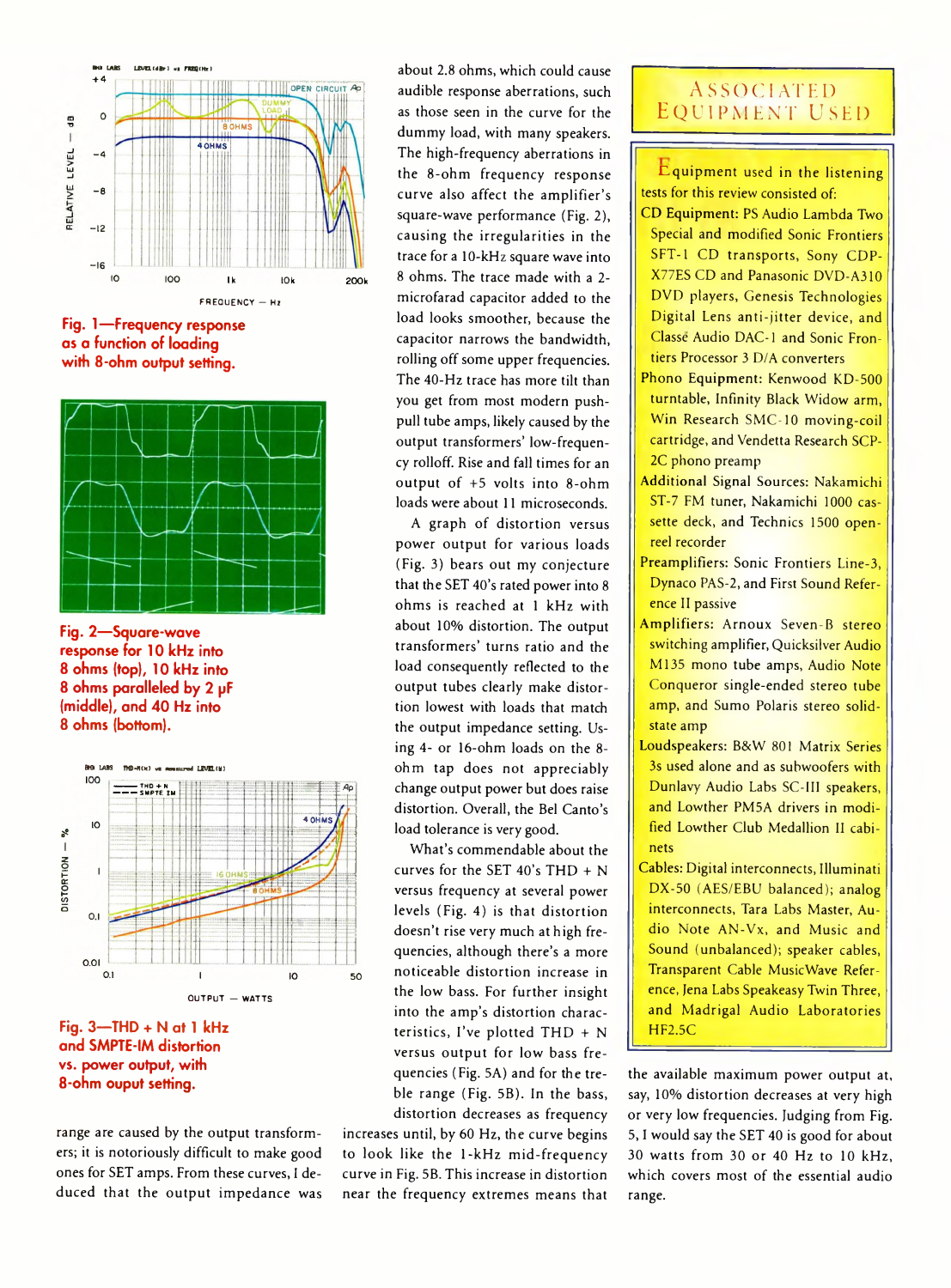### **Technical**



**Fig. 4—THD + N vs. frequency.**





**Fig. 5—THD + N vs. power output for low (A) and high (B) frequencies.**

The spectral characteristics of the Bel: Canto amp's distortion are good. Analyzing the distortion residue of a 10-watt signal at 1 kHz (Fig. 6) reveals that the second and third harmonics are dominant and that the higher harmonics roll ofl quite rapidly. Both characteristics are common and desirable attributes of SET designs.

1 was able to verify my deduction that the Bel Canto SET 40's output impedance was 2.8 ohms at the 8-ohm setting when 1 tested

A basic advantage of SET circuitry is its simplicity. The signal circuitry of Bel Canto's SET 40, for example, consists simply of an input stage driving an output stage

The SFT 40's input stage has two 12AX7 dual-triode tubes in an unusual arrangement; its designer, John Stronczer, describes this circuit as a shunt-regulated, push-pull cathode follower, though it also resembles a mu follower. The input signal goes to the first tube's two cathodes, which are tied together (as are its two grids). A bypassed cathode resistor, tied to ground, provides self biasing.

One plate of this first dual-triode tube is directly connected to both of the second tube's grids and is tied to one of its cathodes through a cathode-bias resistor. The other cathode is also biased via a resistor, but from the first tube's remaining plate (The second tube's plates are connected to a 600-volt supply.) Output is taken from this other cathode and is RCcoupled to the type 845 output tube's grid via a pair of custom-made, 0.16 microfarad coupling capacitors and 400 kilohm grid resistor. If you don't count the intervening grid resistor, the output is taken from the first tube via the cathode of the half that does not drive the second

the amp's damping factor. It was about 2.8 over most of the frequency range, falling to about 2.3 at 10 Hz and 2.4 at 20 kHz. With the 4-ohm output setting, damping dropped slightly to about 2.6 at middle frequencies, with a similar falloff at the frequency extremes. Note, however, that the output impedance at this setting is about 1.5 ohms, so a speaker's impedance

variations will cause less voltage variation with this setting than it would if the 8-ohm setting were used.

B

Another respect in which the SET 40 per forms best in the midrange is interchannel crosstalk (Fig. 7), which virtually nulls out at some midrange frequency. This is unusual.

The Bel Canto amp's output at the beginning of an IHF tone burst (full amplitude for 20 milliseconds followed by a 480 millisecond period with the level 20 dB tube's grids; this makes the circuit a sort of paralleled mu follower.

The 845 output tube is operated as a Class-A stage with cathode Dias. Cathode bias (another name for self-bias) enables the use of higher grid resistances, such as the 400-kilohm grid resistor employed here. This provides a super-easy load for the input stage to drive, up to the point where current begins to flow in the output tube's grid, at levels of about 30 watts or more per channel.

A directly heated tube such as the 845 doesn't have a cathode per se, so a point in the filament supply is used as the cathode connection. A floating 10-volt DC supply provides the required 3 amperes of filament current. That's 30 watts for the filament power for each output tube! An arrangement of several resistors and bypass capacitors forms the equivalent of a capacitor-bypassed, self biasing cathode resistor One end of the output transformer's primary winding is connected to the plate of the 845; the other end goes to a 1,200-volt supply. The operating point forthe tube is right at its maximum plate dissipation of 100 watts, with a plate current of 100 milliamperes and a plateto filament voltage slightly in excess of 1,000 volts. One ot the great advantages

lower) was about  $\pm 24$  volts. This yields a dynamic power figure of about 36 watts, or -0.12 dB relative to the amp's 37-watt power rating. At the end of the burst, the output diminished to about 22 peak volts on the sine wave's positive half-cycle, whereas the negative half-cycle held up at about 23.5 peak volts. The 22-volt output at the end of the burst is equivalent to about 30 watts; when I checked the SET 40's steady-state clipping behavior on an oscilloscope, the positive half-cycle clipped first, at about 30 watts output. This yielded a clipping headroom of  $-0.91$  dB.

Output in the left channel was 1.19 mill; volts wideband, 1.16 millivolts from 22 Hz to 22 kHz, 69.9 microvolts from 400 Hz to 22 kHz, and 167.6 microvolts with A weighting. For the right channel, these readings were, respectively, 1 millivolt, 0.91 millivolt, 59.2 microvolts, and 146 microvolts. Voltage gain with the 8-ohm output